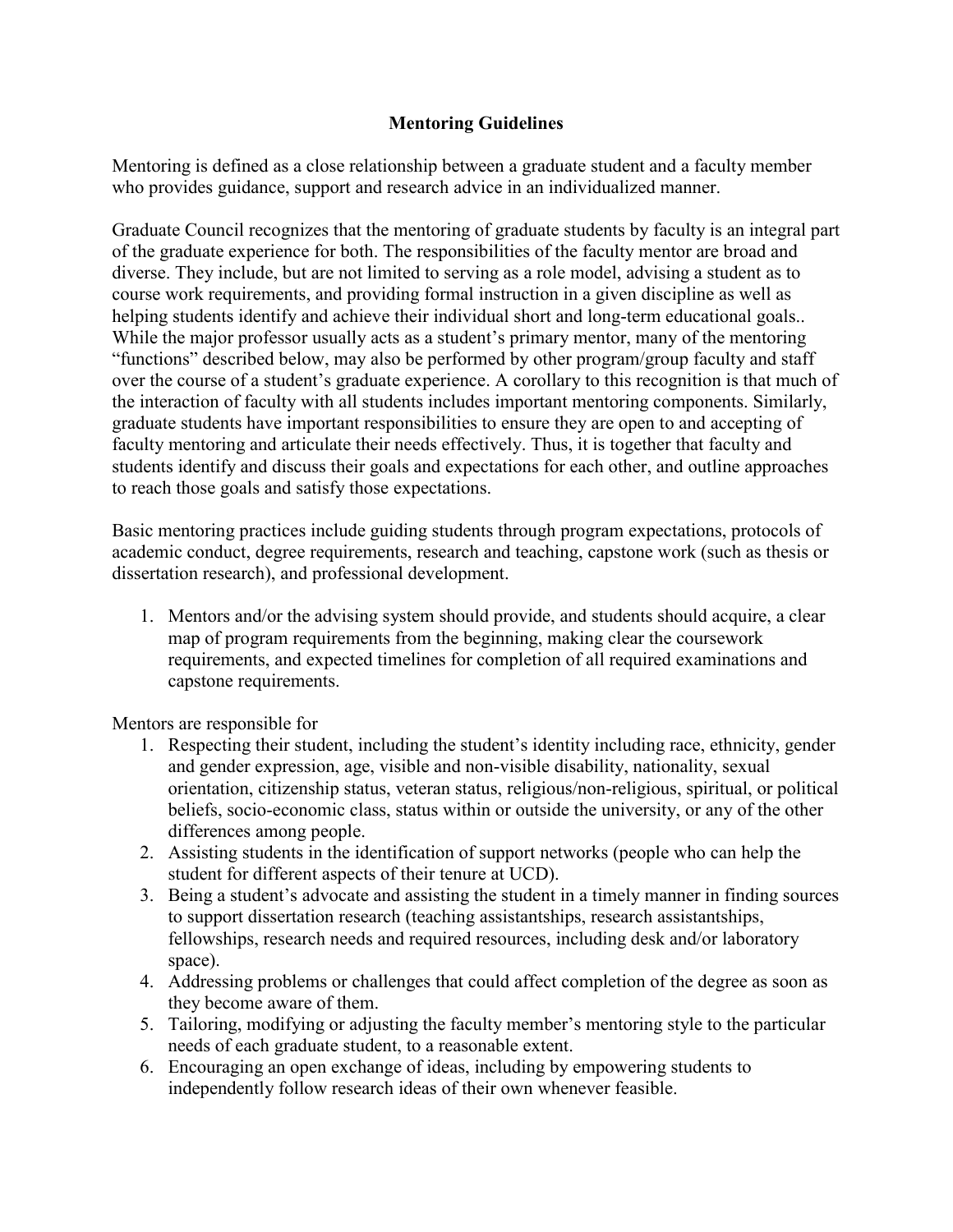- 7. Checking regularly on progress. Graduate Council recognizes each graduate program/group, mentor and mentee should agree upon a reasonable frequency of meetings and communications, which may vary widely by discipline, but should not usually occur less than at least once per quarter.
- 8. Encouraging and giving feedback on written work, oral presentations and experimental work in a timely manner within a mutually agreed upon time frame, and consistent with Graduate Council policies
- 9. Providing and discussing clear criteria for authorship of collaborative research, consistent with Graduate Council policies on co-authorship.
- 10. Encouraging participation in professional meetings of regional groups as well as of learned societies and facilitating interactions and networking with other scholars, on campus and within the wider professional community.
- 11. Helping the student in identifying appropriate resources for career guidance, providing help with preparations of CV and job interviews, as well as writing letters of recommendation in a timely manner.
- 12. Empowering and encouraging the student in seeking their own career paths and supporting the student independent of the chosen career paths they identify.
- 13. Participating regularly in mentorship training.

As partners in the mentoring relationship, graduate students have responsibilities. These responsibilities include:

- 1. Respecting their mentor, including their mentor's identity including race, ethnicity, gender and gender expression, age, visible and non-visible disability, nationality, sexual orientation, citizenship status, veteran status, religious/non-religious, spiritual, or political beliefs, socio-economic class, status within or outside the university, or any of the other differences among people
- 2. Seeking assistance from multiple individuals/organizations to fulfill the mentoring roles described above, because one faculty member may not be able to satisfy all of a student's mentoring needs.
- 3. Understanding and clearly articulating to their mentors their own mentoring needs and how they change through their graduate tenure.
- 4. Respecting their mentor's other responsibilities and time commitments.
- 5. Communicating regularly with their mentors, especially their major professor, including updates on progress, challenges, needs, goals and expected completion timelines.
- 6. Completing tasks in a timely fashion and following mutually agreed upon timelines and informing mentors about expected absences and delays before they occur.
- 7. Participating in departmental and graduate program/group community including attending activities, lectures, and events.
- 8. Acting in a manner that will encourage professors to see them as colleagues. Seeking constructive criticism and feedback on academic work.
- 9. Seeking information, exploring career options and developing clear career goals.
- 10. Participating regularly in mentee-ship training.

While we have tried to provide general examples of what mentoring means, we recognize that each discipline has its own special set of mentoring needs and challenges. Therefore, Graduate Programs/Groups may set specific guidelines to further define the individual roles of Graduate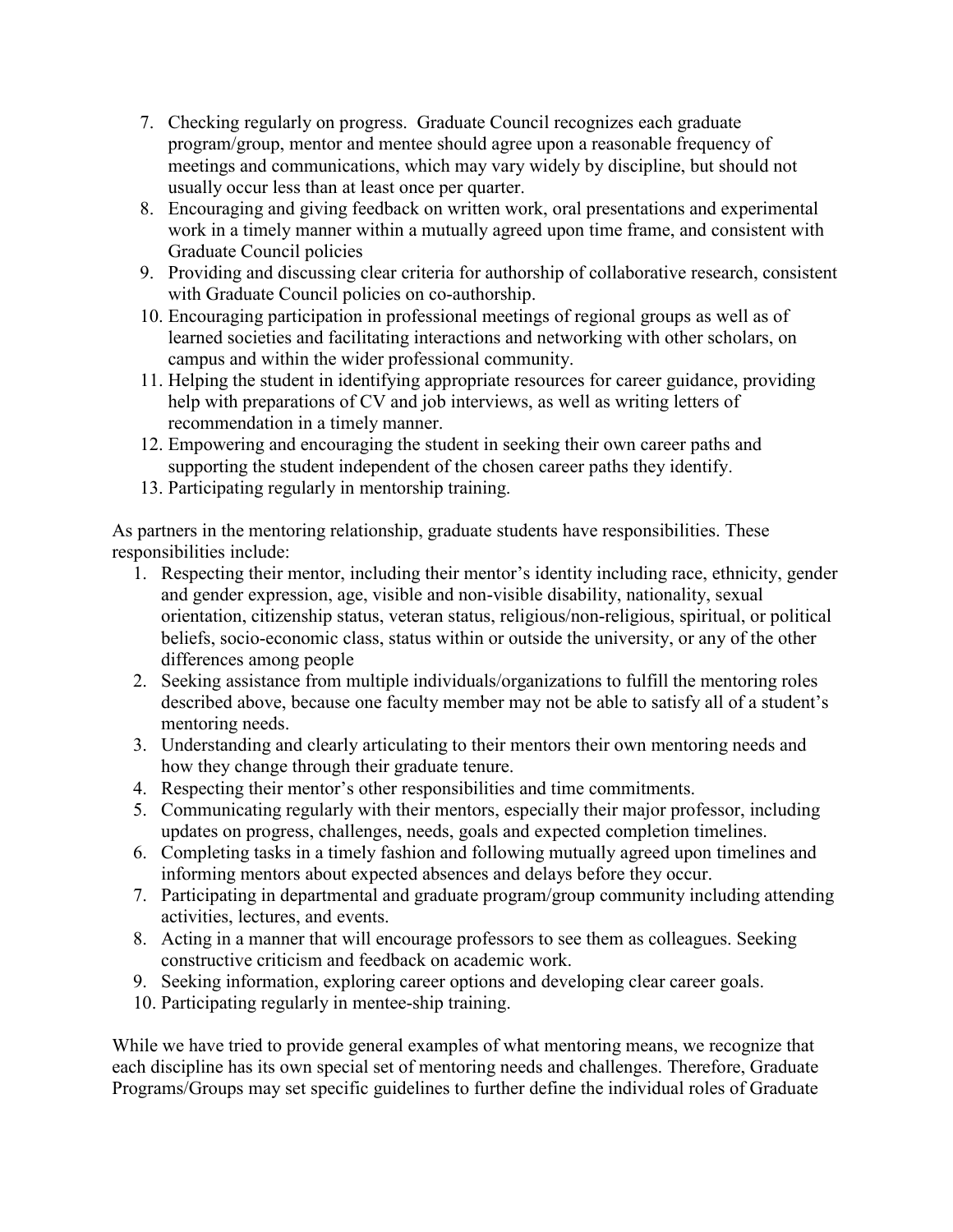Advisors, major professors, faculty supervisors, and staff program/group advisors (see Appendix A for an example). Graduate programs/group mentoring guidelines and activities will be reviewed during the program review process.

## **Additional Resources and Guidelines**

(Links active as of June  $15<sup>th</sup>$ , 2016.)

- I. [Mentoring at Critical Transitions \(UC Davis\)](https://gradstudies.ucdavis.edu/faculty-staff/mentoring-critical-transitions)
- II. [How to Mentor Students: A Guide for Faculty \(University of Michigan\)](http://www.rackham.umich.edu/downloads/publications/Fmentoring.pdf)
- III. [Research Mentoring: Cultivating Effective Relationships \(University of Wisconsin\)](https://mentoringresources.ictr.wisc.edu/MentoringResources)

Revised by Graduate Council June 27, 2016